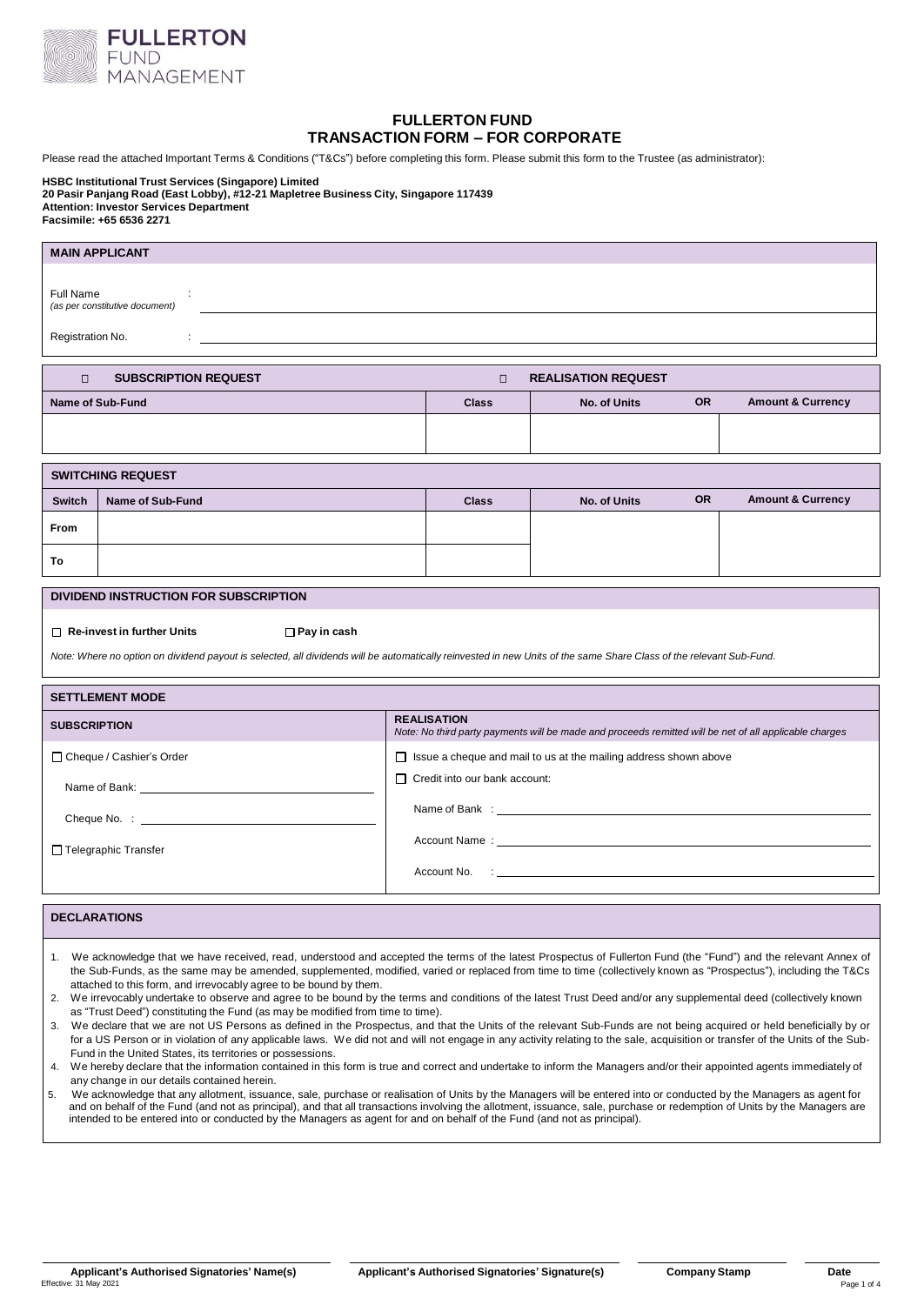

## **IMPORTANT TERMS AND CONDITIONS ("T&Cs")**

### **GENERAL**

- Please complete all the sections on this Transaction Form and have it properly executed. Unless otherwise stated in this form, please submit the completed Transaction Form by **5.00 pm Singapore time on any Dealing Day** to the Managers, Trustee and/or their respective appointed agents. Neither Managers nor the Trustee shall accept any responsibility for any loss arising from non-receipt of any Transaction Form sent by facsimile.
- The Managers or their appointed agents shall be notified immediately, via facsimile followed by original via mail, of any change of the Applicant's details in this form or supporting documents.
- 3. Information on the relevant Sub-Funds contained in the Prospectus and Trust Deed shall prevail over any information contained in this form. All other information or representations made must be regarded as unauthorised and must not be relied upon. The T&Cs contained herein are subject to change at the absolute discretion of the **Managers**
- 4. All capitalised terms used in this form unless otherwise defined shall have the meaning ascribed to them in the Prospectus.<br>5. The Managers, Trustee and/or their respective appointed agents shall be entitled in their so
- The Managers, Trustee and/or their respective appointed agents shall be entitled in their sole and absolute discretion at any time after receipt of this form to deem an incomplete or improperly completed form, or the Applicant failing to provide true and accurate information and documents as required for the processing of this application in accordance with the Prospectus, applicable laws and regulations, to be an invalid request. The Managers and Trustee shall not be liable to the Applicant for any losses suffered by the Applicant as a result any delay or failure by the Applicant to submit a duly completed form, and requisite documents.
- 6. Transactions will only be accepted after the account has been opened.<br>7. The Managers and/or the Trustee and any of their affiliates, subsit
- The Managers and/or the Trustee and any of their affiliates, subsidiaries, associates, agents and/or delegates may collect, use and disclose to each other, to any affiliate, to any other service provider to the Fund and to any regulatory body in any applicable jurisdiction, copies of this form and any information including personal data (if any) concerning the Applicant and the Applicant's individual representatives in their respective possession, whether provided by the Applicant to the relevant Sub-Fund, the Managers, the Trustee and any of their affiliates, subsidiaries, associates, agents and/or delegates, including but not limited to the purposes of providing services to the Fund, performing their respective legal and regulatory obligations and conducting financial crime risk management and other activities and such other purposes set out in the Trustee's data protection policy and data privacy statement (as each may be amended from time to time) which are available at [http://www.hsbc.com.sg/1/2/miscellaneous/privacy-and-security.](http://www.hsbc.com.sg/1/2/miscellaneous/privacy-and-security) Any such disclosure shall not be treated as a breach of any restriction upon the disclosure of information imposed on any such person by law or otherwise.

### **RECOMMENDATION AND/OR ADVICE**

The Applicant is aware that the transaction request is not tantamount to receiving any financial advice or recommendation from the Managers and/or their appointed agents' representative(s); and that any factual information was given generally without taking into consideration the Applicant's investment objectives, financial situation and particular needs. The Applicant accepts that it is the Applicant's sole responsibility to ensure the suitability of the relevant Sub-Fund for the Applicant's own needs, and given that the Applicant has chosen not to receive any recommendation and/or advice from the Managers and/or their representatives, the Applicant will therefore not be able to rely on section 27 of the Singapore Financial Advisers Act to file any civil claim in the event we allege to have suffered any loss.

### **SUBSCRIPTION**

- Please refer to the Prospectus for the minimum initial and/or subsequent purchase amounts of the relevant Sub-Fund or Class of a Sub-Fund.
- 10. Upon receipt of the completed Transaction Form and the full subscription amount, Units of the Sub-Fund will be issued in the name of the Applicant at the relevant dealing day's offer price. Any and all transactions involving the allotment, issuance or sale of Units by the Managers will (and are intended to) be entered into or conducted by the Managers as agent for and on behalf of the Fund (and not as principal).
- 11. The Managers (acting as agent for an on behalf of the Fund) reserve the right to deem any transaction as cancelled and/or to recover from the Applicant any loss, expenses, claims, costs or charges which may be incurred by the Fund, as a result of the Applicant's failure to make full payment for value in accordance with the transaction, including cases due to non-availability or insufficiency of funds in the Applicant's Supplementary Retirement Scheme ("SRS") Account or other reasons for rejection by the SRS Operator.
- 12. The Managers shall have the right to allot fewer Units than the number applied for or to refuse any subscriptions without giving any reason.
- 13. Subscription payments
	- (a) The Applicant must ensure that sufficient funds are remitted for subscription payment before the close of business on the Dealing Day or on any other date as advised by the Managers, Trustee or their respective appointed agents.
	- (b) For payment of SGD via cheque/cashier's order, please issue the cheque/cashier's order in favour of the relevant "Account Name" per the table below and submit the cheque/cashier's order and this form to the Trustee **by 2 p.m. Singapore Time** on the day the Applicant is submitting the Transaction Form.
	- c) For payments with SRS Account monies, the Applicant must have an existing SRS Account with a SRS Operator Bank. The Applicant shall only be entitled to the Units<br>after the Managers have received for value such SRS monie notification of their holdings through a quarterly statement issued by their respective SRS Operator Bank.

| Sub-Fund                                          | <b>Class</b>                       | Ccy        | <b>Intermediary Bank</b><br>(SWIFT Code)                 | Beneficiary Bank (SWIFT Code)                                                                                   | <b>Account Name</b>                                  | <b>Account</b><br><b>Number</b> |
|---------------------------------------------------|------------------------------------|------------|----------------------------------------------------------|-----------------------------------------------------------------------------------------------------------------|------------------------------------------------------|---------------------------------|
| <b>Fullerton Short Term Interest Rate</b><br>Fund | $A^*/B^*/B1^*/C^*/$<br>$R^*$       | SGD        | <b>NA</b>                                                | HSBC, Singapore (HSBCSGSG)                                                                                      | HTSG A/C FSTI                                        | 141-301994-001                  |
| <b>Fullerton Short Term Interest Rate</b><br>Fund | D (USD-Hedged)                     | <b>USD</b> | HSBC Bank, USA NA<br>(MRMDUS33)                          | The Hong Kong and Shanghai<br><b>Banking Corporation Ltd</b><br>(HSBCHKHHGCC)                                   | HTSG-FFMC<br>SHORT TERM INT<br><b>RATE FUND</b>      | 848152336201                    |
| Fullerton SGD Cash Fund                           | $A^*/B$                            | SGD        | <b>NA</b>                                                | HSBC, Singapore (HSBCSGSG)                                                                                      | <b>HTSG A/C FSCF</b>                                 | 141-301994-007                  |
| Fullerton Asian Bond Fund                         | A/C/E                              | <b>USD</b> | HSBC Bank, USA NA<br>(MRMDUS33)                          | The Hong Kong and Shanghai<br><b>Banking Corporation Ltd</b><br>(HSBCHKHHGCC)                                   | <b>HTSG-FFMC ASIAN</b><br><b>BOND FUND</b>           | 848153912201                    |
| Fullerton Asian Bond Fund                         | $B^*$ / $F^*$                      | SGD        | <b>NA</b>                                                | HSBC, Singapore (HSBCSGSG)                                                                                      | <b>HTSG A/C FABB</b>                                 | 141-301994-008                  |
| <b>Fullerton Asian Bond Fund</b>                  | D (RMB-Hedged) /<br>G (RMB-Hedged) | <b>RMB</b> | Bank of China<br>(Hong Kong)<br>Ltd<br>(ВКСННКНН8<br>38) | The Hong Kong and Shanghai<br><b>Banking Corporation Ltd</b><br>(HSBCHKHHGCC)<br>Account number: 01287560108203 | <b>HTSG-FFMC</b><br><b>ASIAN BOND</b><br><b>FUND</b> | 848153912209                    |
| Fullerton Asian Bond Fund                         | J1/J2                              | <b>JPY</b> | HSBC, Tokyo<br>(HSBCJPJT)                                | The Hong Kong and Shanghai<br><b>Banking Corporation Ltd</b><br>(HSBCHKHHGCC)<br>Account number: 009105461091   | <b>HTSG-FFMC</b><br><b>ASIAN BOND</b><br><b>FUND</b> | 848153912207                    |
| Fullerton SGD Income Fund                         | $A^*/B^*/C/R^*$                    | SGD        | <b>NA</b>                                                | HSBC, Singapore (HSBCSGSG)                                                                                      | <b>HTSG A/C FSIF</b>                                 | 047-582739-002                  |
| Fullerton SGD Income Fund                         | D (USD-Hedged)                     | <b>USD</b> | HSBC Bank, USA NA<br>(MRMDUS33)                          | The Hong Kong and Shanghai<br><b>Banking Corporation Ltd</b>                                                    | <b>HTSG-FFMC SGD</b><br><b>INCOME FUND</b>           | 848-205159-201                  |
| Fullerton Dynamic Strategies Fund -<br>Aggressive | $A^*$ / $B^*$                      | SGD        | <b>NA</b>                                                | HSBC, Singapore (HSBCSGSG)                                                                                      | HTSG A/C FDSA                                        | 141-301994-012                  |
| Effective: 31 May 2021                            |                                    |            |                                                          |                                                                                                                 |                                                      | Page 2 of 4                     |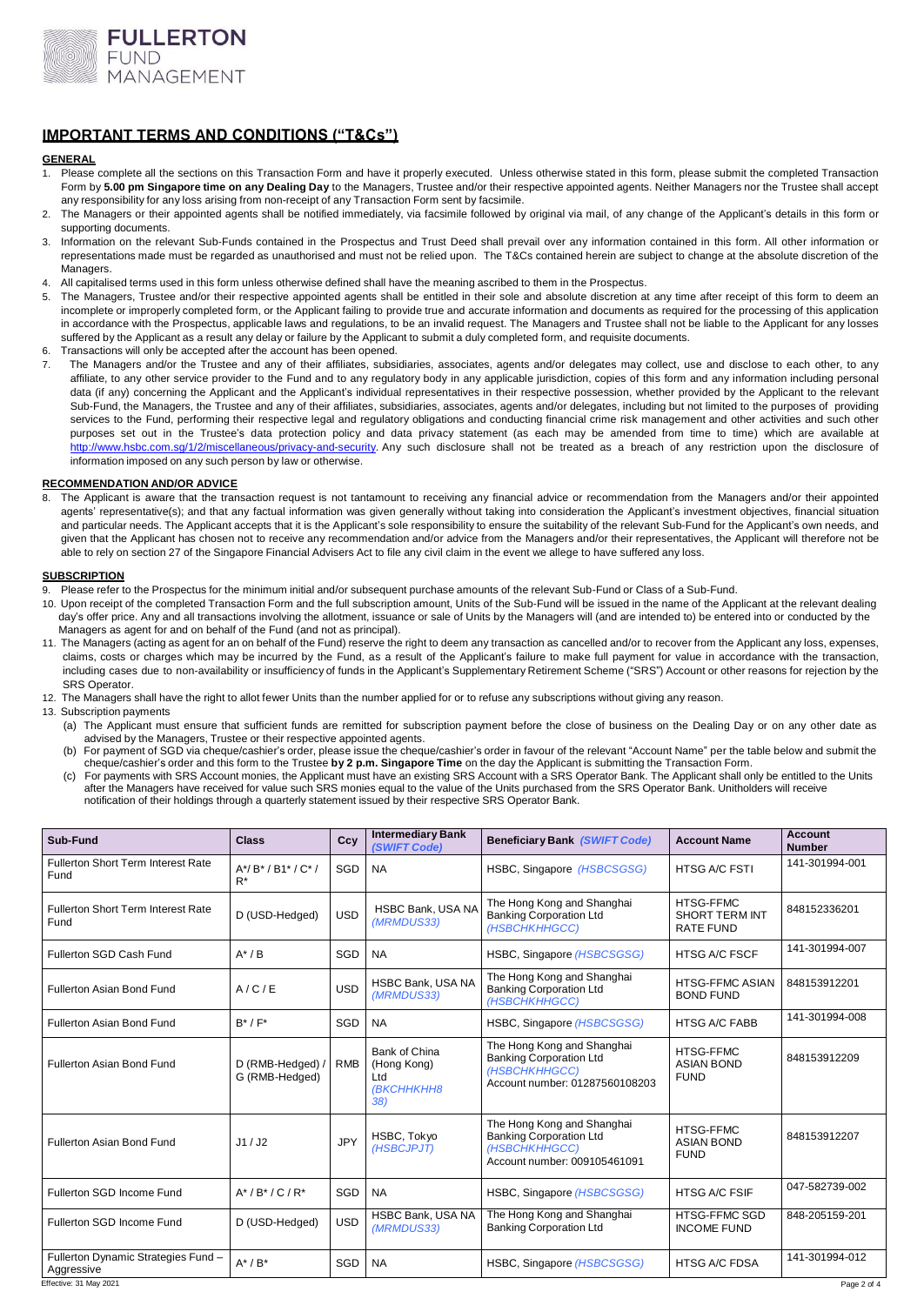

| Fullerton Dynamic Strategies Fund-<br>Balanced      | $A^*$ / $B^*$                          | SGD        | <b>NA</b>                                          | HSBC, Singapore (HSBCSGSG)                                                                                      | <b>HTSG A/C FDSB</b>                                          | 141-301994-013 |
|-----------------------------------------------------|----------------------------------------|------------|----------------------------------------------------|-----------------------------------------------------------------------------------------------------------------|---------------------------------------------------------------|----------------|
| Fullerton Asia Income Return                        | $A^* / C^{* \#} / D^* / E^*$           | SGD        | <b>NA</b>                                          | HSBC, Singapore (HSBCSGSG)                                                                                      | <b>HTSG A/C FTRF</b>                                          | 141-301994-014 |
| Fullerton Asia Income Return                        | B                                      | <b>USD</b> | HSBC Bank, USA NA<br>(MRMDUS33)                    | The Hong Kong and Shanghai<br><b>Banking Corporation Ltd</b><br>(HSBCHKHHGCC)                                   | HTSG-FULLERTON<br><b>ASIA INCOME</b><br><b>RETURN</b>         | 848-344966-201 |
| Fullerton USD Income Fund                           | A (SGD-Hedged)*<br>R (SGD-Hedged)*     | SGD        | <b>NA</b>                                          | HSBC, Singapore (HSBCSGSG)                                                                                      | <b>HTSG A/C FUIF</b>                                          | 141-301994-003 |
| Fullerton USD Income Fund                           | $B/F/G^{\#}/R$                         | USD        | HSBC Bank, USA NA<br>(MRMDUS33)                    | The Hong Kong and Shanghai<br><b>Banking Corporation Ltd</b><br>(HSBCHKHHGCC)                                   | HTSG-FULLERTON<br>USD INCOME FUND                             | 848-814422-201 |
| Fullerton USD Income Fund                           | C (AUD-Hedged)                         | <b>AUD</b> | <b>HSBC Bank Australia</b><br>Ltd<br>(HKBAAU2SSYD) | The Hong Kong and Shanghai<br><b>Banking Corporation Ltd</b><br>(HSBCHKHHGCC)                                   | <b>HTSG-FULLERTON</b><br>USD INCOME FUND                      | 848-814422-203 |
| Fullerton USD Income Fund                           | D (EUR-Hedged)                         | <b>EUR</b> | <b>HSBC Bank France</b><br>(CCFRFRPP)              | The Hong Kong and Shanghai<br><b>Banking Corporation Ltd</b><br>(HSBCHKHHGCC)<br>Account number:<br>00100004057 | <b>HTSG-FULLERTON</b><br><b>USD INCOME FUND</b>               | 848-814422-220 |
| Fullerton USD Income Fund                           | E (GBP-Hedged)                         | <b>GBP</b> | HSBC Bank PLC,<br>London<br>(MIDLGB22)             | The Hong Kong and Shanghai<br><b>Banking Corporation Ltd</b><br>(HSBCHKHHGCC)                                   | <b>HTSG-FULLERTON</b><br>USD INCOME FUND                      | 848-814422-202 |
| Fullerton USD Income Fund                           | H (HKD-Hedged)                         | <b>HKD</b> | <b>NA</b>                                          | The Hong Kong and Shanghai<br><b>Banking Corporation Ltd</b><br>(HSBCHKHHGCC)                                   | <b>HTSG-FULLERTON</b><br>USD INCOME FUND                      | 848-814422-001 |
| <b>Fullerton Premium Fund</b>                       | $A^{**}$ / $B^{**}$ / $C^*$ / $R^{**}$ | SGD        | <b>NA</b>                                          | HSBC, Singapore<br>(HSBCSGSG)                                                                                   | <b>HTSG A/C FPMF</b>                                          | 141-301994-006 |
| <b>Fullerton Premium Fund</b>                       | $D^{\#}/E$                             | <b>USD</b> | HSBC Bank, USA NA<br>(MRMDUS33)                    | The Hong Kong and Shanghai<br><b>Banking Corporation Ltd</b><br>(HSBCHKHHGCC)                                   | HTSG-FULLERTON<br><b>PREMIUM FUND</b>                         | 741-060651-201 |
| <b>Fullerton Premium Fund</b>                       | F (AUD-Hedged)                         | <b>AUD</b> | <b>HSBC Bank Australia</b><br>Ltd<br>(HKBAAU2SSYD) | The Hong Kong and Shanghai<br><b>Banking Corporation Ltd</b><br>(HSBCHKHHGCC)                                   | HTSG-FULLERTON<br>PREMIUM FUND                                | 741-060651-203 |
| Fullerton SGD Heritage Growth                       | $A^{**}/B^*$                           | <b>SGD</b> | <b>NA</b>                                          | HSBC, Singapore<br>(HSBCSGSG)                                                                                   | HTSG A/C FSHG                                                 | 141-301994-019 |
| Fullerton SGD Heritage Growth                       | B1 (USD-Hedged)/<br>B2 (USD-Hedged)    | <b>USD</b> | HSBC Bank, USA NA<br>(MRMDUS33)                    | The Hong Kong and Shanghai<br><b>Banking Corporation Ltd</b><br>(HSBCHKHHGCC)                                   | <b>HTSG-FULLERTON</b><br><b>SGD HERITAGE</b><br><b>GROWTH</b> | 741-147722-201 |
| Fullerton SGD Heritage Balanced                     | $A^{*#}$ / $B^*$                       | SGD        | <b>NA</b>                                          | HSBC, Singapore<br>(HSBCSGSG)                                                                                   | <b>HTSG A/C FSHB</b>                                          | 141-301994-021 |
| Fullerton SGD Heritage Balanced                     | B1 (USD-Hedged)/<br>B2 (USD-Hedged)    | <b>USD</b> | HSBC Bank, USA NA<br>(MRMDUS33)                    | The Hong Kong and Shanghai<br><b>Banking Corporation Ltd</b><br>(HSBCHKHHGCC)                                   | HTSG-FULLERTON<br><b>SGD HERITAGE</b><br><b>BALANCE</b>       | 741-147748-201 |
| Fullerton SGD Heritage Income                       | $A^{*#}/B^{*}/C^{*}$                   | SGD        | <b>NA</b>                                          | HSBC, Singapore<br>(HSBCSGSG)                                                                                   | HTSG A/C FSHI                                                 | 141-301994-020 |
| Fullerton SGD Heritage Income                       | B1 (USD-Hedged)/<br>B2 (USD-Hedged)    | <b>USD</b> | HSBC Bank, USA NA<br>(MRMDUS33)                    | The Hong Kong and Shanghai<br><b>Banking Corporation Ltd</b><br>(HSBCHKHHGCC)                                   | <b>HTSG-FULLERTON</b><br><b>SGD HERITAGE</b><br><b>INCOME</b> | 741-147771-201 |
| Fullerton USD Cash Fund                             | A/B                                    | USD        | HSBC Bank, USA NA<br>(MRMDUS33)                    | The Hong Kong and Shanghai<br><b>Banking Corporation Ltd</b><br>(HSBCHKHHGCC)                                   | <b>HTSG-FULLERTON</b><br>USD CASH FUND                        | 741-294565-201 |
| Fullerton MoneyOwl WiseIncome                       | $R^*/R1^*$                             | SGD        | <b>NA</b>                                          | HSBC, Singapore<br>(HSBCSGSG)                                                                                   | <b>HTSG A/C FMDF</b>                                          | 141-301994-027 |
| Fullerton Total Return Multi-Asset<br>Income        | $A^{*#}/B^*/C^*$                       | SGD        | <b>NA</b>                                          | HSBC, Singapore<br>(HSBCSGSG)                                                                                   | HTSG-FF-F TOTAL<br>RTN M-A IN                                 | 041-668179-001 |
| <b>Fullerton Total Return Multi-Asset</b><br>Income | A1# / B1 / C1                          | <b>JSD</b> | HSBC Bank, USA NA<br>(MRMDUS33)                    | The Hong Kong and Shanghai<br><b>Banking Corporation Ltd</b><br>(HSBCHKHHGCC)                                   | HTSG-FF-<br>FULLERTON<br>TOTAL RE M-A<br><b>INC</b>           | 741-408231-201 |

*\* Denotes Sub-Funds under SRS*

*# Denotes accumulating class of Fullerton Asia Income Return, Fullerton USD Income Fund, Fullerton Premium Fund, Fullerton SGD Heritage Growth, Fullerton SGD Heritage Balanced, Fullerton SGD Heritage Income and Fullerton Total Return Multi-Asset Income. Classes without this indication are distributing classes of Fullerton Asia Income Return, Fullerton USD Income Fund, Fullerton Premium Fund, Fullerton SGD Heritage Growth, Fullerton SGD Heritage Balanced, Fullerton SGD Heritage Income and Fullerton Total Return Multi-Asset Income.*